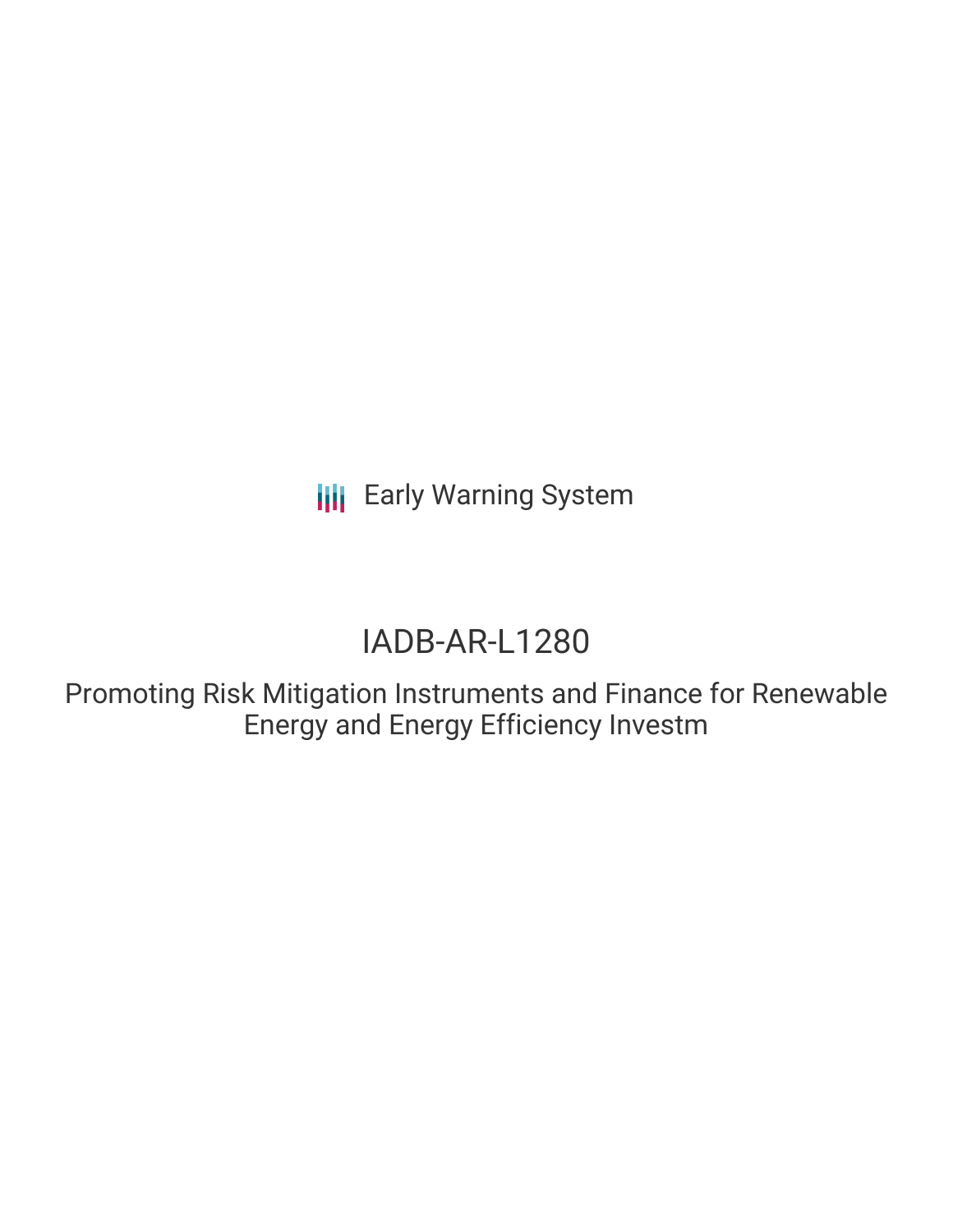

#### **Quick Facts**

| <b>Countries</b>              | Argentina                                                        |
|-------------------------------|------------------------------------------------------------------|
| <b>Financial Institutions</b> | Green Climate Fund (GCF), Inter-American Development Bank (IADB) |
| <b>Status</b>                 | Approved                                                         |
| <b>Bank Risk Rating</b>       | FI                                                               |
| <b>Borrower</b>               | Government of Argentina                                          |
| <b>Sectors</b>                | Energy, Finance                                                  |
| <b>Investment Type(s)</b>     | Loan                                                             |
| <b>Loan Amount (USD)</b>      | \$100.00 million                                                 |
| <b>Project Cost (USD)</b>     | \$160.00 million                                                 |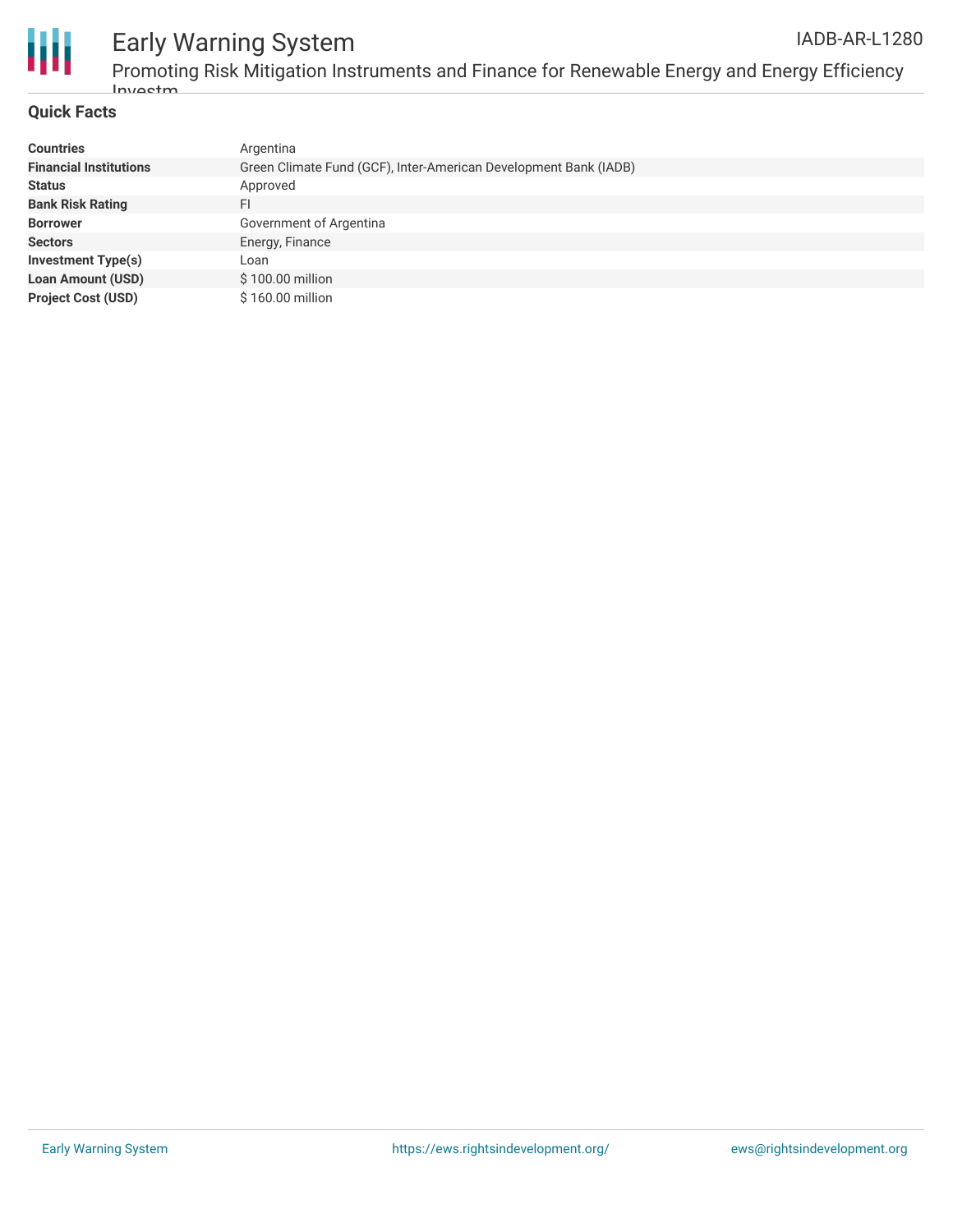

#### **Project Description**

The general objective of the project is to promote the efficiency in theproduction and use of energy in Argentina. The specific objectives are: (i) increase Small and MediumEnterprises (SME) (defined as per Argentine's government classification) investments in RenewableEnergy (RE) and Energy Efficiency (EE), by providing access to medium and long-term finance; and(ii) contribute to the reduction of Greenhouse Gas (GHG) emissions.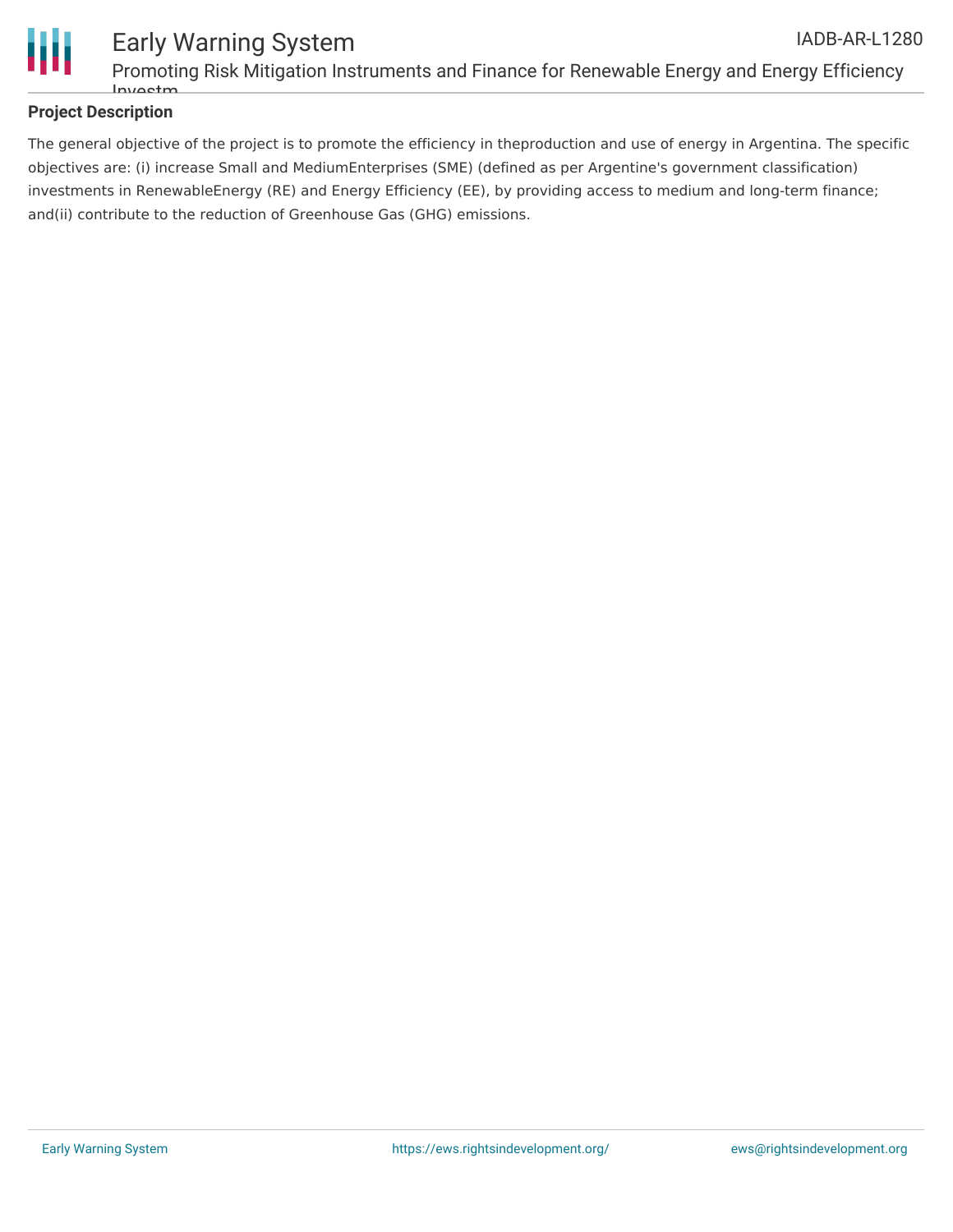

Promoting Risk Mitigation Instruments and Finance for Renewable Energy and Energy Efficiency Investm

#### **Investment Description**

- Green Climate Fund (GCF)
- Inter-American Development Bank (IADB)

Financing for the project includes US\$100 million reimbursable resources from the GCF, plus US\$60 million from BICE local counterpart.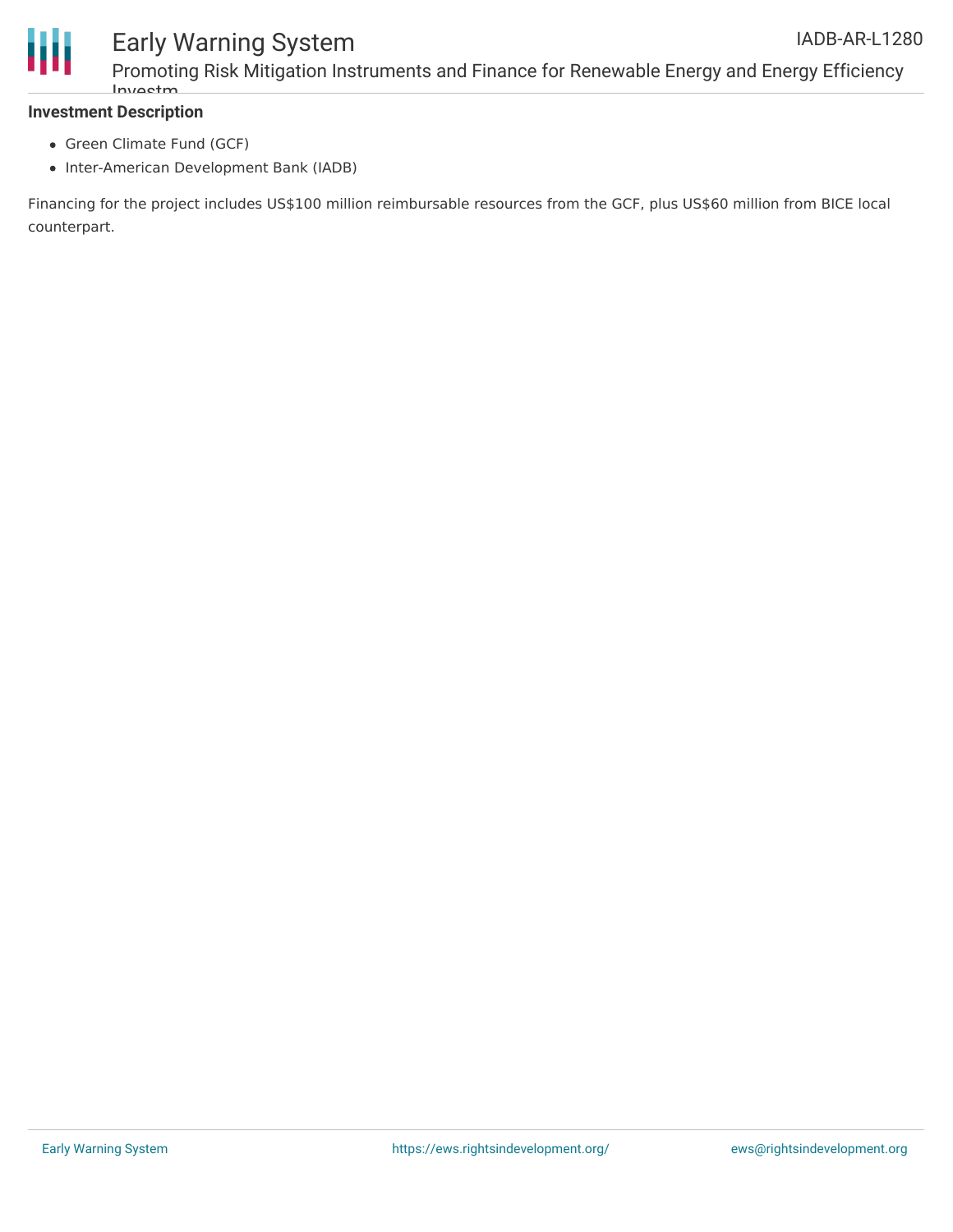

Promoting Risk Mitigation Instruments and Finance for Renewable Energy and Energy Efficiency Investm

| <b>Private Actor 1</b> | <b>Private Actor</b><br>1 Role | <b>Private Actor</b><br>l Sector | Relation                 | <b>Private Actor 2</b>                           | <b>Private Actor</b><br>2 Role | <b>Private Actor</b><br>2 Sector |
|------------------------|--------------------------------|----------------------------------|--------------------------|--------------------------------------------------|--------------------------------|----------------------------------|
|                        | $\overline{\phantom{a}}$       |                                  | $\overline{\phantom{a}}$ | Banco de Inversión y Comércio Exterior SA (BICE) | Undisclosed                    | $\overline{\phantom{0}}$         |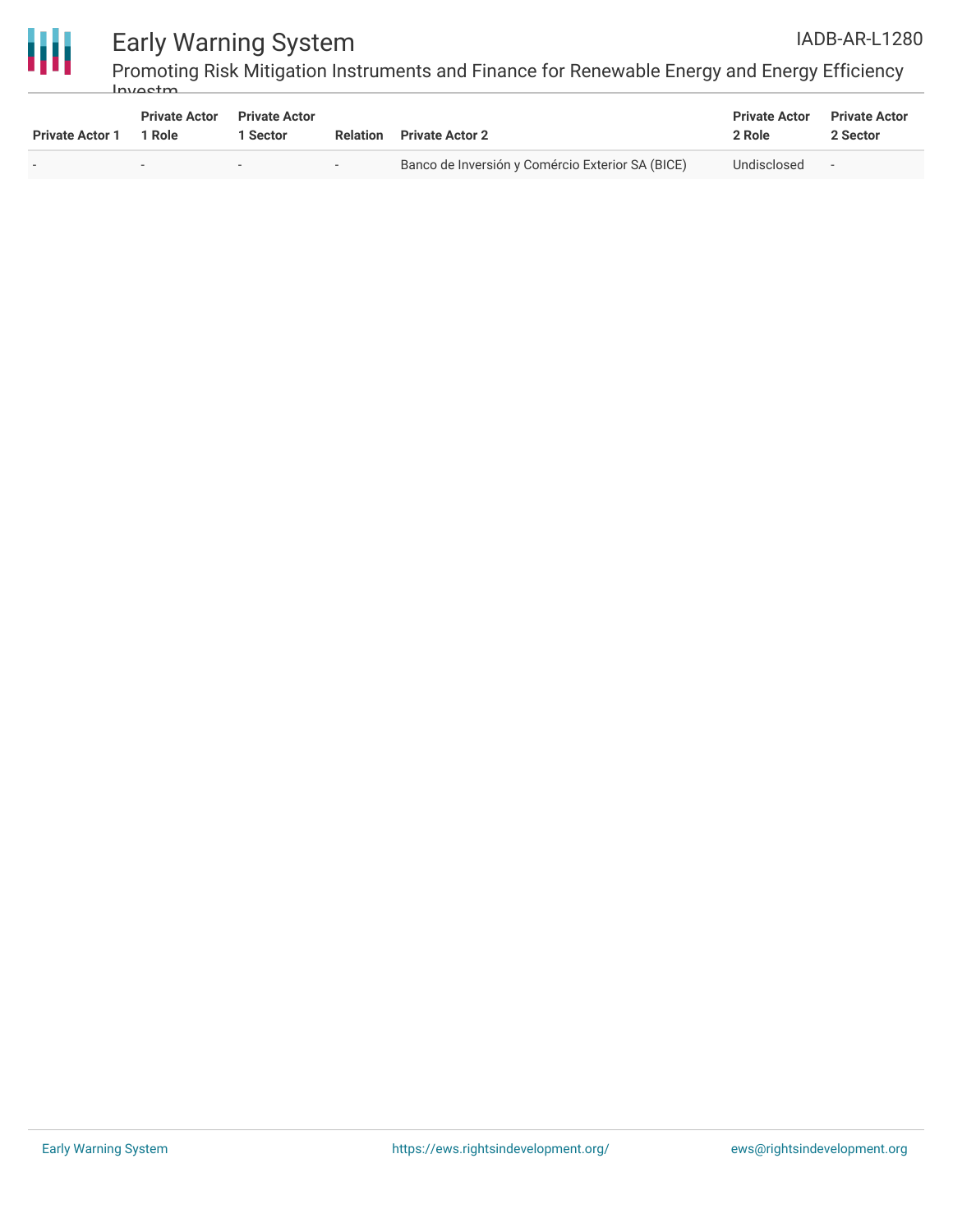

#### **Contact Information**

#### ACCOUNTABILITY MECHANISM OF IADB

The Independent Consultation and Investigation Mechanism (MICI) is the independent complaint mechanism and fact-finding body for people who have been or are likely to be adversely affected by an Inter-American Development Bank (IDB) or Inter-American Investment Corporation (IIC)-funded project. If you submit a complaint to MICI, they may assist you in addressing the problems you raised through a dispute-resolution process with those implementing the project and/or through an investigation to assess whether the IDB or IIC is following its own policies for preventing or mitigating harm to people or the environment. You can submit a complaint by sending an email to MICI@iadb.org. You can learn more about the MICI and how to file a complaint at http://www.iadb.org/en/mici/mici,1752.html (in English) or http://www.iadb.org/es/mici/mici,1752.html (Spanish).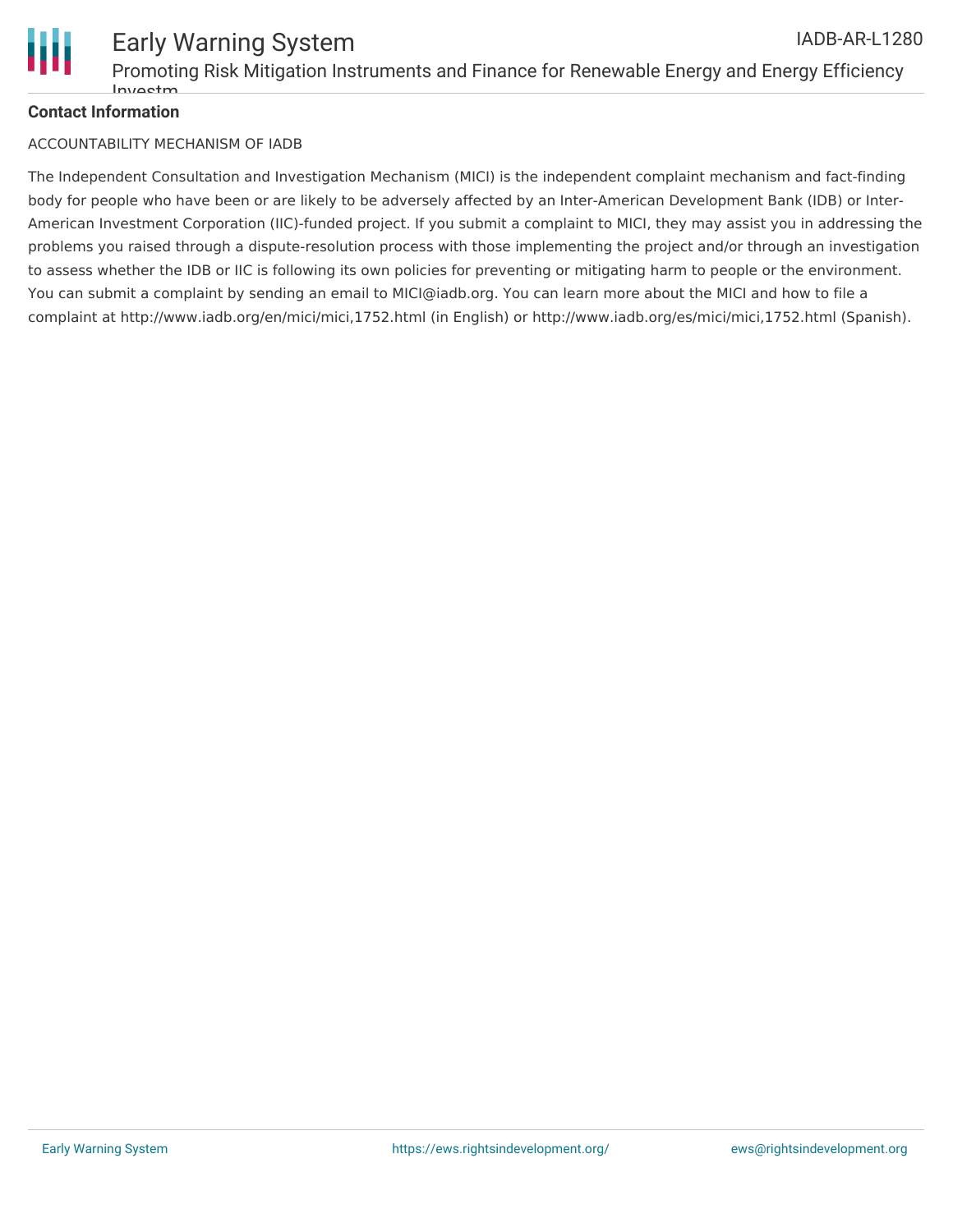

Promoting Risk Mitigation Instruments and Finance for Renewable Energy and Energy Efficiency Investm

#### **Bank Documents**

- Argentina. Proposal for a loan for the project Promoting Risk Mitigation [Instruments](https://www.iadb.org/Document.cfm?id=EZSHARE-972212929-42) and Finance for
- Promoting Risk Mitigation [Instruments](https://www.iadb.org/Document.cfm?id=EZSHARE-1470197173-48090) and Finance For Renewable Energy and Energy Efficiency Investm